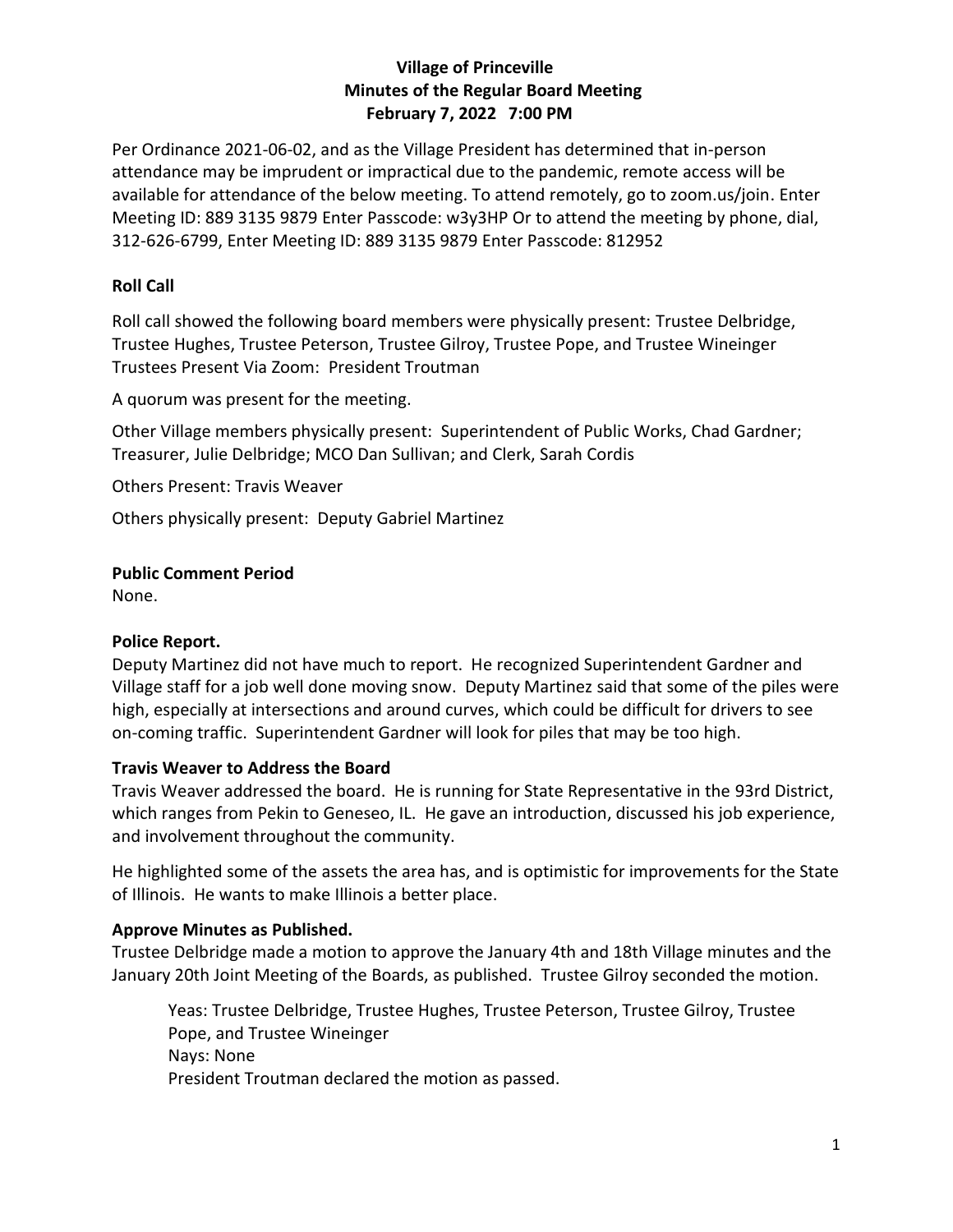### **Treasurer's Report**

Julie noted that the sewer tech fee is on the Profit and Loss Budget vs Actual YTD summary. Julie reminded Village members that if residents make comments/ask about their water bills, they should call the Village. Julie did sign up for the Clerk Books financial webinar class.

Trustee Peterson made a motion to approve the Treasurer's Report. Trustee Gilroy seconded the motion.

Yeas: Trustee Delbridge, Trustee Hughes, Trustee Peterson, Trustee Gilroy, Trustee Pope, and Trustee Wineinger Nays: None President Troutman declared the motion as passed.

### **Paying of Bills**

Superintendent Gardner highlighted the GP Systems invoice on the unpaid bills list. This was for the venting of the pressure washer at the shop. The EB Buildings and Lumber Co. was for materials for the pool partitions and other regular/general supplies.

Trustee Delbridge made a motion to approve the bills in the amount of \$69,768.51. Trustee Hughes seconded the motion.

Yeas: Trustee Delbridge, Trustee Hughes, Trustee Peterson, Trustee Gilroy, Trustee Pope, and Trustee Wineinger Nays: None President Troutman declared the motion as passed.

## **Municipal Code Officers Report.**

Two properties have gone to court. One property has made mass improvements. President Troutman and MCO Sullivan have granted one property until April 1st to remove tree debris because of recent weather. The other property that went to court still needs cleaned up. They return to court February 10. If not complied with by that date, the Village will ask for fines.

Superintendent Gardner explained that Judge Cordis was now presiding over the ordinance violation courtroom at the courthouse. Due to Judge Cordis's wife, Sarah Cordis, being the Village Clerk, property owners will be asked to sign waivers indicating they waive his conflict of interest. If the property owners do not waive, a different judge would be assigned to that particular case.

MCO Sullivan has had a number of hard surface violations lately. Trustee Peterson asked if there was any new information regarding the Alcoa Property. MCO Sullivan said they are waiting on one final judgment to be released from the property. President Troutman said if there is still a judgment in the Spring/Summer, he would at least like for them to start doing some maintenance work.

#### **Any Action Regarding MCO Report**

None.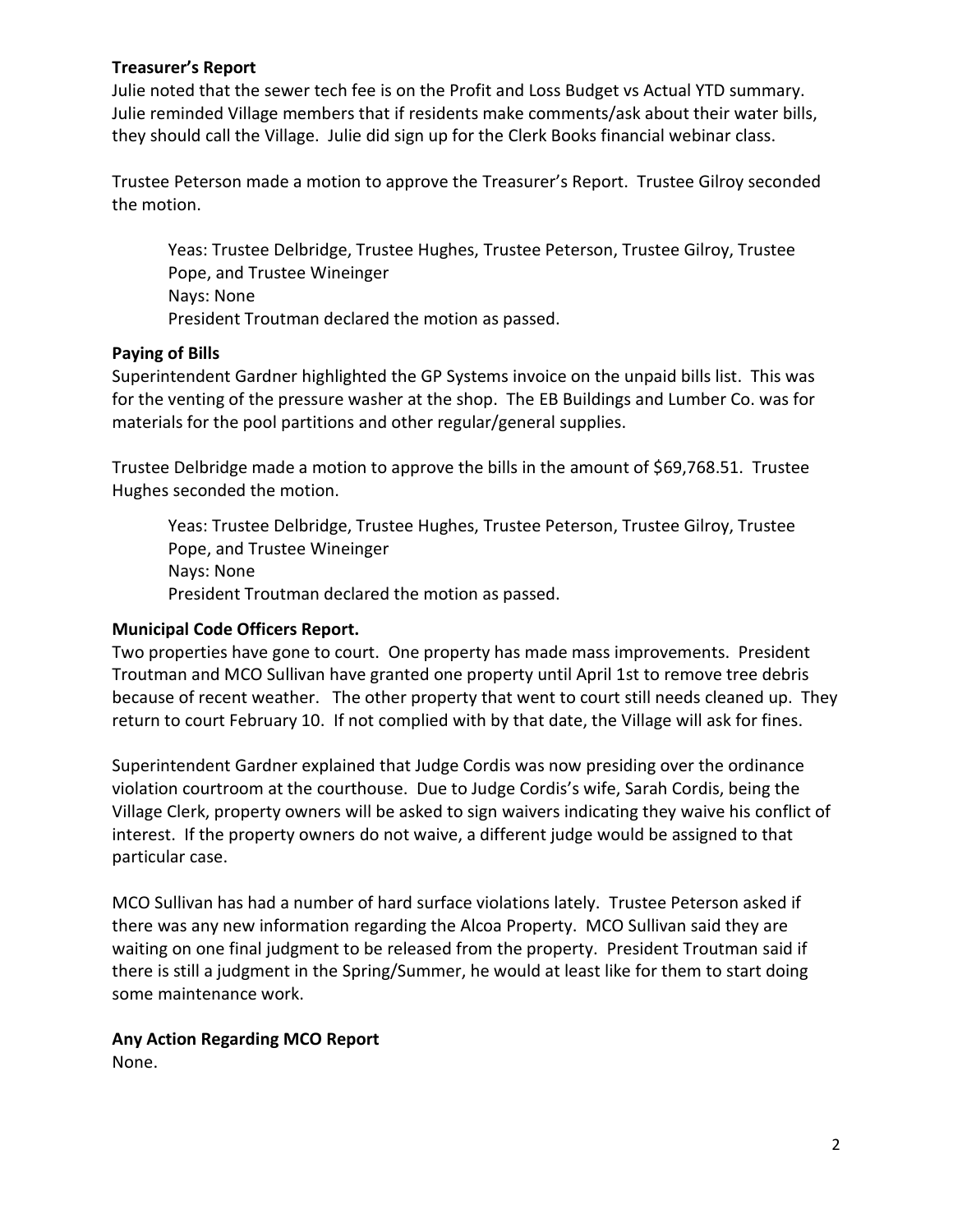# **Consider and Vote to Approve Contract with Nextlink, Tabled from January 18, 2022 Board Meeting.**

Trustee Gilroy made a motion to approve the contract with Nextlink, tabled from the January 18, 2022 board meeting. Trustee Pope seconded the motion.

Yeas: Trustee Delbridge, Trustee Hughes, Trustee Peterson, Trustee Gilroy, Trustee Pope, and Trustee Wineinger Nays: None President Troutman declared the motion as passed.

## **Consider and Vote to Approve Sprinkler System Waiver Letter for German-Bliss Equipment, in Regards to New Construction Project**

Morton Buildings Inc., who is constructing the commercial building for German-Bliss Equipment Inc., indicates that German-Bliss Equipment Inc. will need to have a sprinkler system installed for fire suppression and/or other types of barriers. Morton Buildings will not require German-Bliss to comply with its policy, though, if the Village of Princeville provides them with a letter stating the Village approves of this request.

Trustee Gilroy made a motion that the Village not approve/grant German-Bliss Equipment, Inc. or Morton Buildings Inc. with a sprinkle waiver letter. Trustee Pope seconded the motion.

Obstain: Trustee Delbridge (son works for German-Bliss Equipment Inc.) Yeas: Trustee Hughes, Trustee Peterson, Trustee Gilroy, Trustee Pope, and Trustee Wineinger Nays: None President Troutman declared the motion as passed.

## **Committee Reports**

Trustee Peterson reported that the Property Committee had met. Greg Smith and Steve Potter attended the meeting, as they are looking for a location to have a 40 ft x 60 ft building to be used for a business. Trustees recommended some properties around town that might work for them. Smith and Potter will review their options and look at options of TIF funding. They will get back to the Village.

President Troutman said he had talked to Steve Kline. There is current legislation pending regarding revamping TIF programs. President Troutman suggested that it might be worth working on this now, rather than waiting. President Troutman is going to reach out to Kline again and will report back.

**Any Action Regarding Committee Reports** None.

## **Past Due Water Bill Review**

The past due water bill was reviewed.

**Building Permits.** 

None.